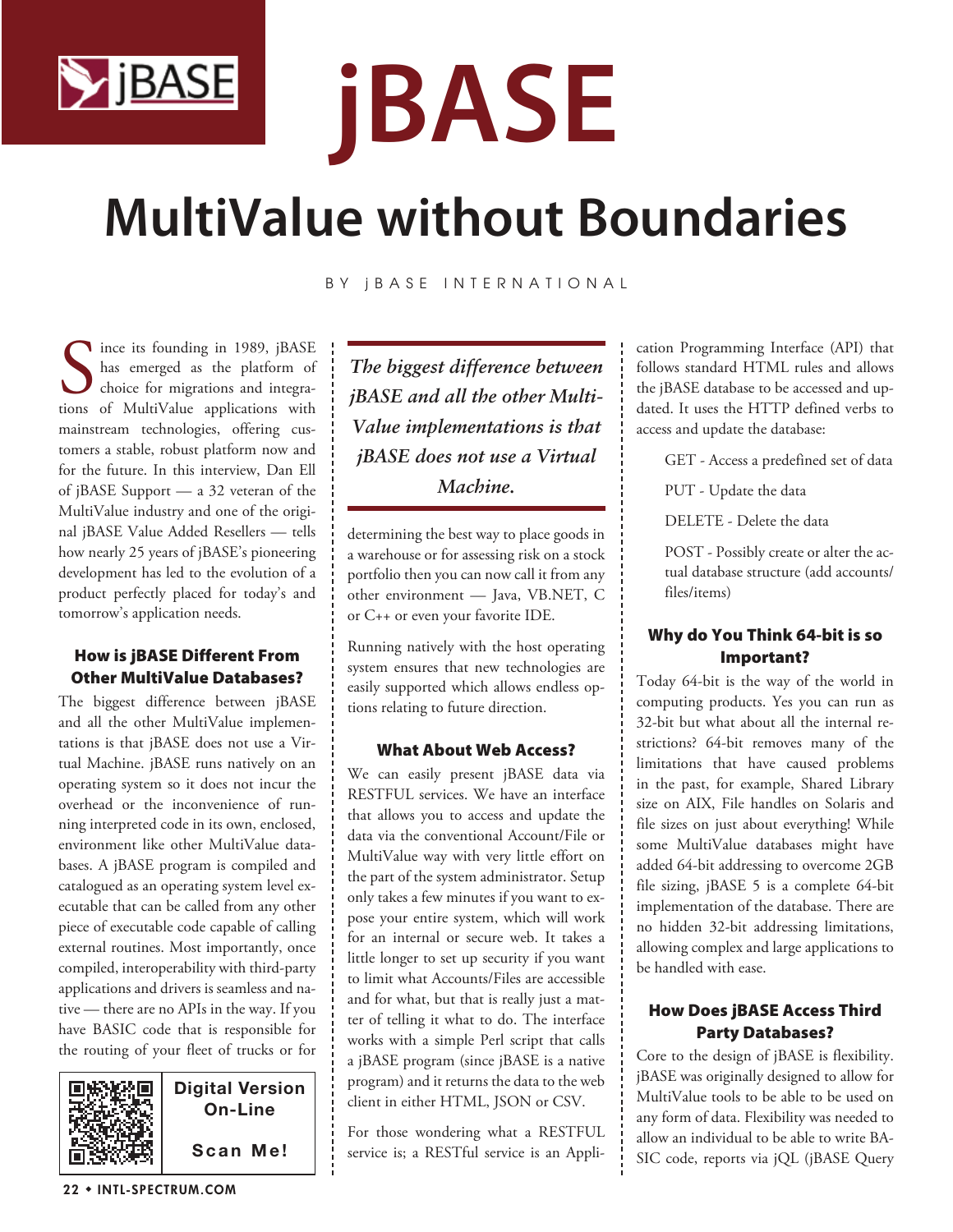Language) and stored procedures (Procs and Paragraphs) that could work without change against a range of databases such as ORACLE, MySQL and others. This flexibility is achieved by the jEDI (jBASE External Device Interface) which relieves all of the jBASE tools of the burden of how the data is accessed or stored. Any jBASE developed application can read and write to whichever database is required for data storage just as simply as the jBASE database. This means a jBASE solution can be billed as an Oracle, DB2 or SQL Server solution without a major rewrite and at an economic cost. Major end users can match a corporate requirement for RDBMS compliance while still benefiting from thousands of hours of development in tailored applications written in BASIC. VARs can deliver applications to markets demanding RDBMS databases to capitalize on their investment and expand their business. Even the tough task of merging two companies with diverse IT strategies is easily accomplished by jBASE and its jEDI architecture.

The jEDI is implemented with simple STUB files which allow the data to flow through pre-defined routines that handle the actual data retrieval and/or storage. What this does for the user is allow CUS-TOMER to be a jBASE recognized file regardless of its final destined database. The closest concept in other MultiValue implementations would be Q-points which allow you to see files in another account or SUPER-Q-points which go as far as seeing them on another machine, the STUB files go a giant step further in that they let you see files in a foreign database.

#### How Secure is jBASE Data?

jBASE from its conception has been the best MultiValue implementation in ensuring data integrity. jBASE data files are each a separate operating system level file and therefore you do not have the overflow table corruption problems you have with other implementations. Data corruption is much less likely to occur and should it occur it will affect only the individual files. Other MultiValue implementations that depend on an overflow table can have data corruption that affects all files. jBASE also

supports complete transaction processing which, if implemented, assures that data transactions are complete.

A simple example of transaction processing in practice can be seen when entering an order. The order updates the order file, the customer file and the inventory file; with transaction processing all the files are updated or none of them are. Transaction processing insures "complete transactions". jBASE includes jbackup utilities that back up the entire system, usually on a nightly schedule. Up to the minute transaction journaling can be implemented assuring that any data corruption or even accidental user error, deletion or update can be recovered. Transaction journaling on jBASE can literally be set up in less than 5 minutes and, when setup, will ensure you have record of transactions assuring data recovery. No other database that I know of, let alone MultiValue type databases, can setup transaction journaling as easily. jBASE 5 has added the capability of warmstart, which means in case of hardware power outage the system can restore transactions automatically to the minute of failure. Many customers take transaction journaling to another level in that they have disaster recovery systems which are updated in real time and should a server problem occur they can switch to the disaster recovery system immediately.

There are over 600 banks live or implementing jBASE in more than 120 countries, so I think it is safe to say that the critical mass for a proven, secure platform for business software has long been surpassed. Today jBASE technology is shipped on a daily basis around the world without concern regarding security or reliability!

#### What Debugging Tools are There?

jBASE debugging does so many more things than any other debugger I have worked with. Probably one of the coolest is remote debugging in that you can run a program on one terminal and debug it on another. This comes in handy if you have a problem with a screen where something prints and you don't want a bunch of debug commands all over the screen. With remote debugging, the screen that is running the program just shows the program and all the debug commands are on a separate screen. The jBASE debugger is fully interactive with the operating system it runs on which adds a lot of powerful features. With the jBASE debugger, you can redirect the output to a file or pipe it to any operating system command. And, since jBASE programs are native operating system commands, this means you can send the output of a debug to a jBASE program to filter the results or possibly go as far as emailing or texting the output somewhere. Those familiar with Linux understand the power you have with utilities like grep, awk and sed.

# What Other Areas Epitomise MultiValue but Allow New Ways of Doing Things?

A great thing with jBASE is the program profiling. jBASE implemented it by setting an environment variable, which means you can profile any program, any time and not impact other users of the same program. There is no need to compile it with special options or run it with special options. With program profiling you can quickly see where the inefficiencies are in a program and it is all done by simply setting an environment variable. I ran it on a set of reports for a company and when we fixed the inefficiencies we literally went from taking longer than overnight to running in less than 30 minutes.

Along the same theme of the jEDI, jBASE spooler was created with that same flexibility in mind. Simply put, a jBASE "printer" can actually be a process that sent a PDF to email recipients, a process that archived reports to a report server or even something that posts information to a website. With jBASE, the printed output is directed through a jBASE filtering and translation process and then passed to whatever program or process the native operating system wants to use. The most typical jBASE printer will actually just simply send the print job to the operating system's lp command. The only limit of where a "printed"

*Continues on page 24*